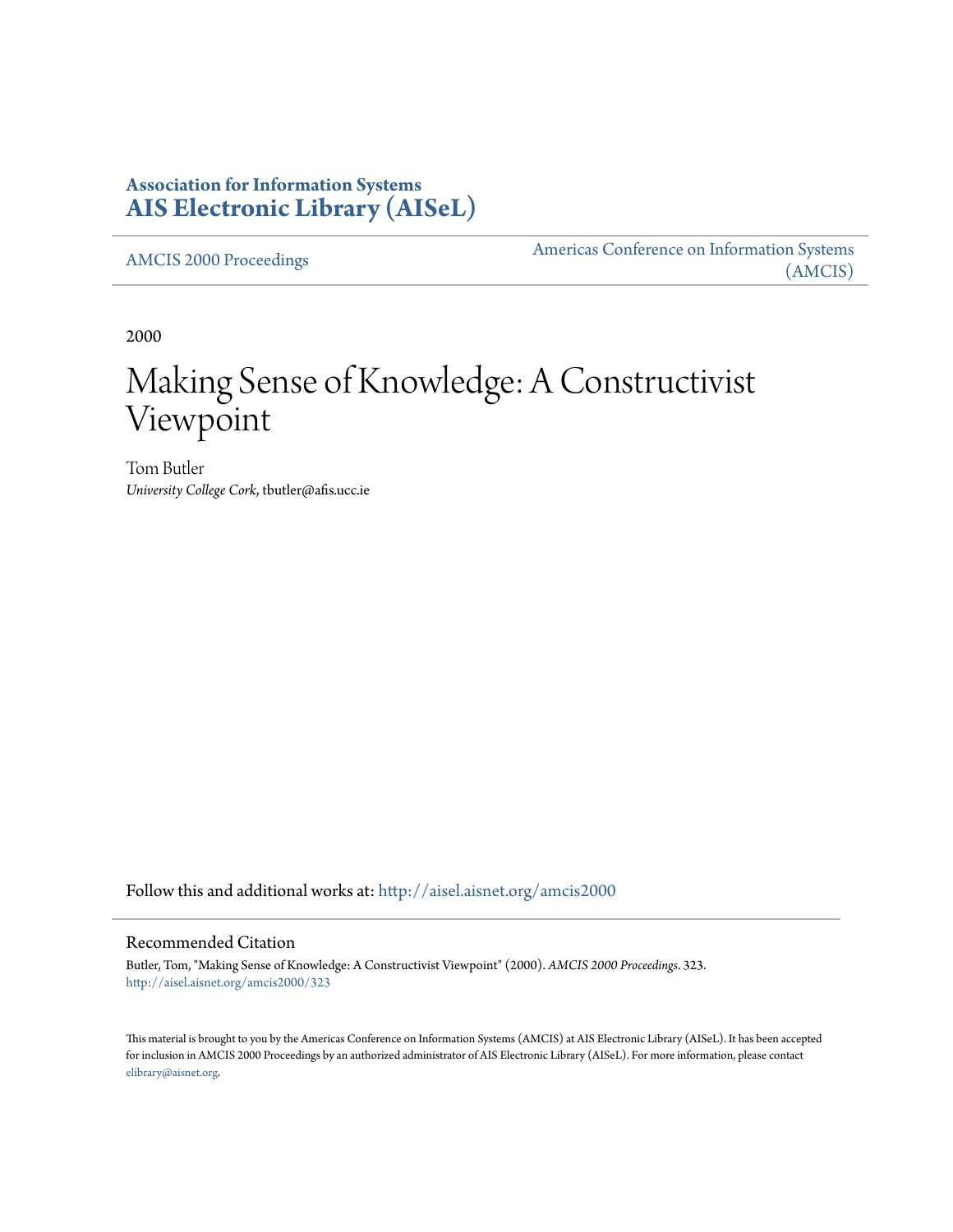## **Making Sense of Knowledge: A Constructivist Viewpoint**

Tom Butler, Department of Accounting, Finance and Information Systems, University College Cork, Ireland, tbutler@afis.ucc.ie

#### **Abstract**

 Under the influence of Enlightenment epistemological thought, the social sciences have exhibited a distinct tendency to prefer deterministic explanations of social phenomena. In so doing, social scientists of the *'foundational'* school have sought objective knowledge of social phenomena by eliminating the subjective intrusions of concerned actors  $(Hekman, 1986)^T$ . However, as Bruner (1990; p. 118) points out *"…there are no causes to be grasped with certainty where the act of meaning is concerned."* It is clear that *'foundationalist'* views of knowledge have come to dominate the information systems (IS) field in that they influence extant perspectives on knowledge management and on the posited role of IT in creating, capturing, and diffusing knowledge in social and organisational contexts. In order to address what many would consider to be a deficiency in such thinking, this paper offers an *'antifoundationalist'* perspective that considers knowledge as being simultaneously *'situated'* and *'distributed'* and which recognizes its role shaping social action within *'contexts of practice'*. Insights drawn from this short essay are addressed to academics and practitioners in the IS field in order to illustrate the considerable difficulties inherent in representing individual knowledge and of the viability of isolating, capturing and managing knowledge in organisational contexts.

#### **What Knowledge is and What it is Not**

 The point of departure for the present treatise on the concept of 'knowledge' is a definition that is in good standing within the IS field and which is congruent with extant perspectives across the social sciences (see Grant, 1996, for example). In their book *Working Knowledge,* Davenport and Prusak (1998; p.3) posit that:

Knowledge is a fluid mix of framed experience, values, contextual information, and expert insight that provides a framework for evaluating and incorporating new experiences and information. It originates and is applied in the minds of knowers. In organisations, it often becomes embedded not only in documents and repositories but also in organisational routines, processes, practices and norms.

 While this definition is, on the surface, all-embracing and without contradiction is does, however, possess certain weaknesses that can only be illustrated by a consideration of taken-for-granted issues of ontology. The core issue here revolves around describing the relationships that exist between the individual and his social world, between the knowing social actor and social groupings and contexts in which he or she participates. In terms of the present essay, this task begins with a brief consideration of the constructivist, '*antifoundational*' philosophies of Martin Heidegger and Hans Georg Gadamer in order to sketch out the ontological basis of knowledge.

#### *An Ontological Perspective on Knowledge*

 In response to the question 'What is knowledge and What is it not? we argue that knowledge cannot ever become *"embedded … in documents and repositories [and] also in organisational routines, processes, practices and norms."* Why? Precisely because it is impossible to isolate and represent objectively *"a fluid mix of framed experience, values, contextual information, and expert insight."* Certainly, as Bruner (1990) points out, a person's knowledge resides not only in his head, but also in the notes, underlined book passages, manuals and guides he consults, and in the computer-based data he has access to. It is clear, however, that these are sources of personal *information* only for the actor who has painstakingly sought out, collated, and put into context the *data* contained in each personal artifact. Contextual, temporally based *data* makes the transition to *knowledge* only when an actor interprets it in order to inform his or her understanding of some phenomenon or other. All this is indicative of the 'situated' and 'distributed' nature of knowledge: But how does it relate to the social context and ground of knowledge?

 As part of the interpretive process that characterizes all understanding, meaning is attributed to data within the context of the actor's constantly evolving *'lived experience'* and under the sway of a *'tradition'* (Gadamer, 1975). Gadamer (1975) and Heidegger (1976) illustrate that the 'lived experience' of social actors arises out of the web of encounters and dialogues that characterize individual existence or *'Being-in-the-world'*. The concept of *'lived experience'* describes the relationship between social actors and other beings that populate the tradition or culture in which they are embedded (in a Heideggerian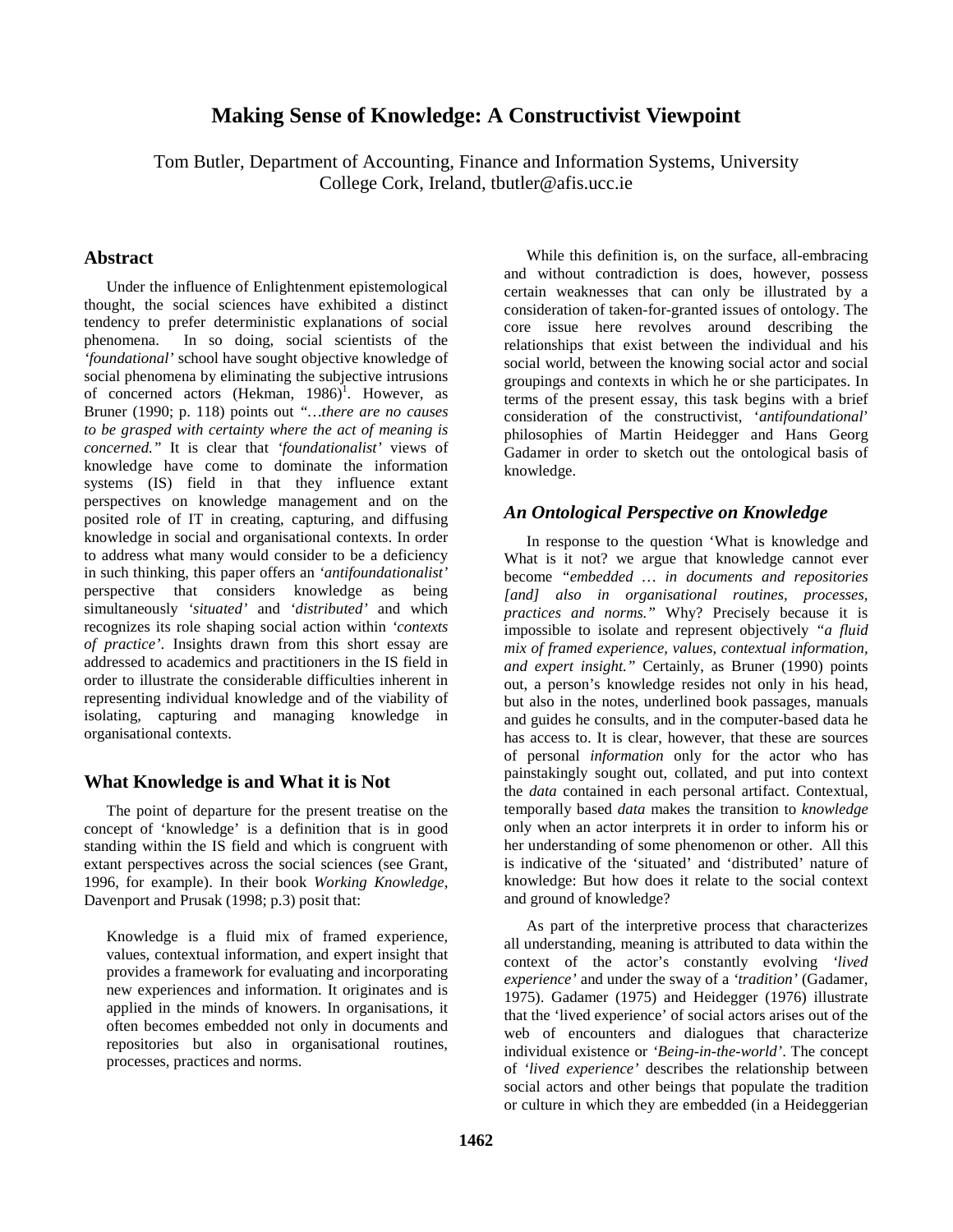sense, the term *being* refers not only to other humans but all social phenomena). In delineating the constitution of *'lived experience'*, Heidegger (1976) points out social actors are *'thrown'* in to a *'life-world'* where their existence has, from the outset, been *'tuned'* or *'situated'* to be a specific existence with other beings, within a specific tradition, and with a specific history. However, in order to cope with their *'throwness'* social actors come ready equipped with a *'foreknowledge'* or, in Gadamerian terms, a *'prejudice'*-laden *'effective-historical consciousness',* that enables them to interpret, make sense of and partake in their social world. *'Foreknowledge'* is, in many ways, knowledge of the 'ready-to-hand' (*Zuhanden*) that constitute an actor's *'life world'*. Thus, the *'ready-to-hand'* possess a degree of familiarity that effectively sees them dissolved into the unreflective background of the actor's daily existence. If, however, something happens that results in a *'breakdown'* in understanding, social phenomena become the object of 'theoretical' reasoning and acquire the ontological status of being '*present-at-hand'* (i.e. a *Vorhanden*) until the *'breakdown'* has been repaired. As Gadamer illustrates, social actors must give recognition to the influence that *'effective-historical consciousness'* exerts if they are to work out their *'prejudices'.* The process of '*working out'* prejudices and of repairing *'breakdowns'* in understanding is governed by what Gadamer called the hermeneutic *'circle of understanding'*. Here, the *'whole'* that constitutes a phenomenon is apprehended by the cyclical interpretation of its constituent *'parts'* as they relate to each other and to the *'whole.'* In so doing, an actor interprets relevant data as *'present-at-hand'* using a form of question and answer called the dialectic (Socratic, Hegelian and Analytic-Reductionist—see Butler, 1998). Thus, the actors' understanding of constituent *'parts'* will be consolidated, and in so doing the horizons or perspectives of interpreter and interpreted will gradually fuse. Thus, in repairing *'breakdowns'* a *'fusion of horizons'* (of understanding) takes place between interpreter and interpreted. The pivotal role of language in the interpretive process of understanding is has been noted by Gadamer (1975). Accordingly, Bruner (1990) argues that institutional contexts are socially constructed through the narratives of constituent actors. Thus, over time and through highly complex and ill-defined social processes constituted by a polyphonic dialectic evolves the shared understanding that constitutes culture and tradition. Finally, it is clear from Gadamer (1975) that the authoritative impulse to conform, as indicated by the existence of Heidegger's *das Man,* is testimony to the resilience of a shared 'world view' among actors in institutional contexts. This brief ontological view of knowledge has profound implications for those who examine the nature of knowledge and its diffusion in institutional contexts as will be seen in the following subsection.

### **IT and the Social Construction of Knowledge**

 If the key to understanding social action lies in explicating the influence of shared '*weltanschauungen*', '*lived experience'*, and *'tradition',* as socially embedded institutional knowledge, then the representation of such knowledge must be the goal of all who propose to manage it. However, the impossibility of this task is underlined by Dreyfus (1998) who cites Husserl's exasperation at trying to give a detailed account of the experience of the everyday lives of social actors. Husserl (1960) termed social actors' representations of their experiential knowledge the *noema.* However, after devoting his life's work to its delineation he concluded in the face of the *noema*'s "*huge concreteness*" that the "*tremendous complication*" in its representation made it an impossible task (Husserl, 1969; p. 244 and p. 246). Significantly, Minsky (1981) commented on the enormity of attempting to represent common-sense experiential knowledge using computer-based systems. This point is underscored by Bruner (1990; p.5) who argues that:

Information processing cannot deal with anything beyond well-defined and arbitrary entries that can enter into specific relationships that are strictly governed by a program of elementary operations.

 Thus, in Bruner's *Acts of Meaning* the message is clear: the experiential knowledge and skills of social actors cannot readily, if ever, be embedded in information systems (see Boland, 1987). However this is not surprising as Dreyfus (1998) notes that philosophers from Socrates to Husserl have wrestled with the problem of knowledge representation without much success. Nevertheless, additional arguments are adduced to convince the skeptical.

 The socially constructed nature of knowledge is indicated by Berger and Luckmann (1967: p. 65) who posit that:

The primary knowledge about institutional order is knowledge on the pretheoretical level. It is the sum total of 'what everyone knows' about a social world, an assemblage of maxims, morals, proverbial nuggets of wisdom, values and beliefs, myths and so forth, the theoretical integration of which requires considerable intellectual fortitude in itself, as the long line of heroic integrators from Homer to the latest sociological system-builders testify.

This point is indicative of the nature of organisational reality; it is also congruent with the perspectives of Heidegger and Gadamer as articulated previously. Hence, pretheoretical knowledge, as the articulated (*present-athand*) and unarticulated (*ready-to-hand*) components of Aristotelian '*phronesis'* (experiential 'self-knowledge') and '*techne'* ('skills-based' knowledge), plays a formative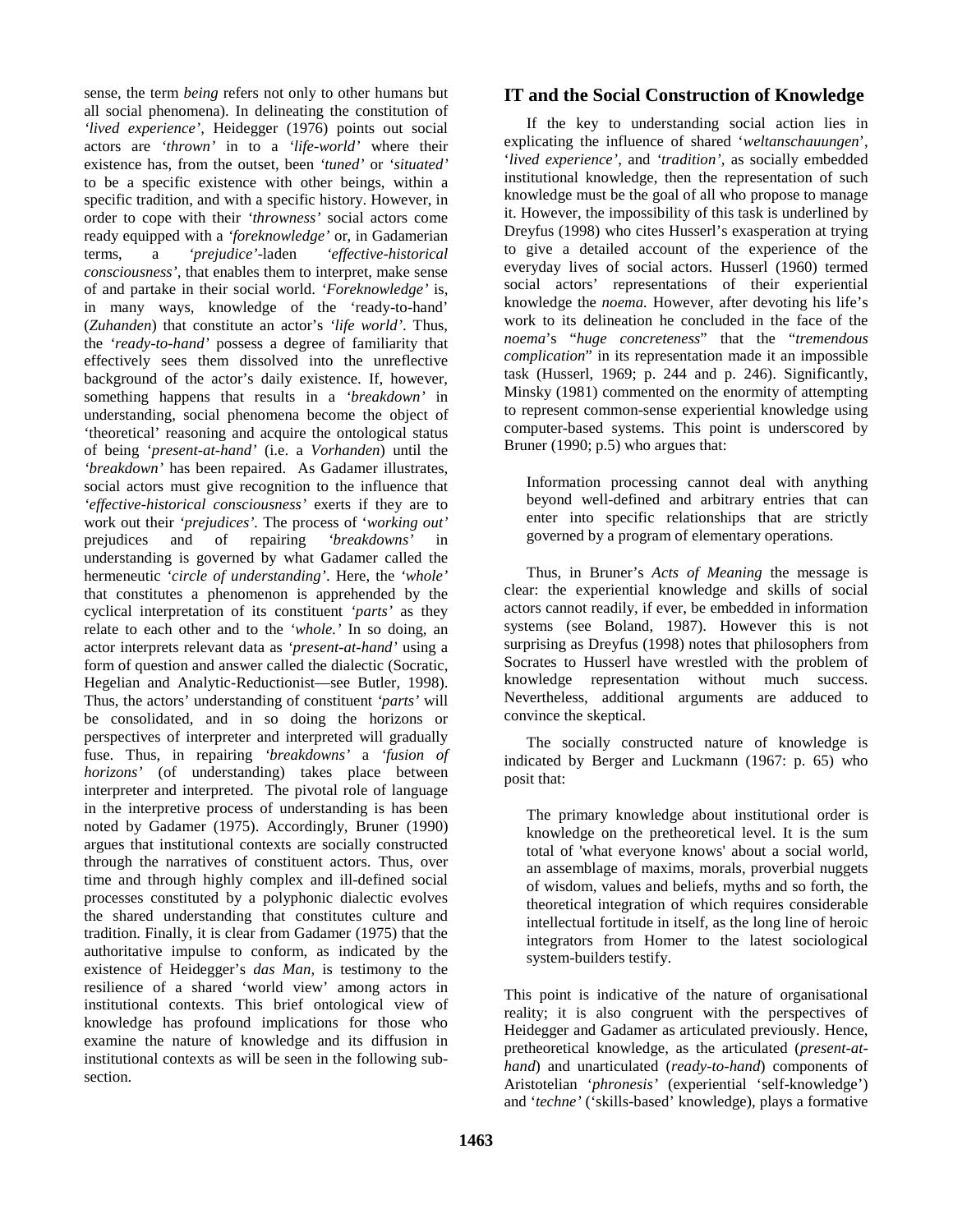role in establishing canonical modes of behavior (habitualised social action or organisational routines, if you will) and in the transmission of social behaviors among actor networks (Gadamer, 1975; Dunne, 1993). To underscore this, Dreyfus (1998; p. 285) turns to Heidegger to argue that *"the everyday context which forms the background of communications is not a belief system or a set of rules or principles…but is rather a set of social skills, a kind of know-how, any aspect of which makes sense only on the rest of the shared social background."* What then of the IS researchers and practitioners who assume that it is possible to describe and codify social contexts as objective facts and who therefore consider unproblematic the transfer of knowledge in organisations? Dreyfus (*ibid.,* p. 283) again draws on Heidegger to reject the notion that *"the shared world presupposed in communication could be represented as an explicit and formalized set of facts."* All this implies that social knowledge cannot be objectified and exist outside the 'heads' of knowers: furthermore, it renders fruitless any attempt to codify it objectively. It also casts doubt on those who speak authoritatively about knowledge transfer mechanisms and who ignore the social contexts that gives rise to such knowledge.

## *Aristotle and Individual Knowledge*

 In Book 6 of *Nicomachean Ethics*, Aristotle focuses on practical and technical reason—*phronesis* and *techne.* The importance and relevance of this work to any treatment of knowledge is underscored by Dunne (1993). Hence, an understanding of *phronesis* and *techne* is essential to the present project as it brings into sharp focus the situated nature of individual knowledge and, as Gadamer (1975) illustrates, adds to the ontological description already offered. To begin, it must be noted that in reading the *Ethics* in the context of the *Metaphysics* one is led to conclude that both *phronesis* and *techne* are, ultimately, forms of practical knowledge. However, in the *Ethics* Aristotle distinguishes between *praxis* and *poiesis*. The conduct of social affairs in a thoughtful and competent manner Aristotle refers to as *praxis.* This involves the application of *phronesis,* that is, a social actor's experientially based 'self-knowledge'. *Poiesis*, on the other hand, Aristotle involves the activities of 'making' or 'production'. Here *techne* is the kind of knowledge possessed by the expert craftsmen and involves the understanding and application of the principles governing the production of social phenomena—both tangible and intangible. It is important to note that Dunne (1993) in his extensive treatment of the topic interprets *phronesis* as being practical knowledge and *techne* as being skills-based knowledge. However, on page 244 he states, in regard to *poiesis* and *praxis*, that *"To these two specifically different modes of activity, techne and phronesis correspond, respectively, as two* 

*rational powers which give us two quite distinct modes of practical knowledge."* Thus, a social actor's 'selfknowledge' (*phronesis*) is a synthesis of his temporal experience of social phenomena with an ability to perform practical actions in relation to such phenomena. According to Gadamer's (1975) interpretation of Aristotle's *phronesis,* experiential or 'self-knowledge' cannot be learned or forgotten; it is ethical and moral in character and, as such, it is the supreme influence on an individual's actions. It is clear that skill-based knowledge (*techne*) and theoretical knowledge (as *theoria, sophia,* or *episteme*) are informed by the 'self-knowledge' (*phronesis*) of relevant social actors. In so doing, 'selfknowledge' embraces, as Gadamer indicates, both the means and ends of social action. Because of its unique constitution, 'self-knowledge' does not often lend itself to linguistic expression. The same could be said of '*techne',* which provides the expert or craftsman with an understanding of the why and the wherefore, the how and with-what of the production process. Thus, *techne,* in providing a rational plan of action, also embraces both the means and ends of production activities.

## *Implications of Phronesis and Techne for the IS Field*

 This essay argues that an understanding of *phronesis* and *techne* as the two primordial components of individual knowledge is vital for researchers and practitioners in the IS field. Yet studies on systems development and the emergent area of knowledge management pay scant attention to the ontological ground of knowledge. Consider the assertion by Checkland and Holwell (1998: p. 39) that "*the core concern of the IS field [is] the orderly provision of data and information within an organisational using IT"*—clearly this involves the development of IS and their use. So what of the posited role for IT in the management of knowledge? Can *phronesis* and *techne* be embedded in IT? And can such systems account for all contingencies in their application? As Orr (1990) illustrated in his study of photocopier repair technicians, the attempted codification of a fairly well defined '*techne'* proved a failure; here *phronesis* proved the more influential of the two types of individual knowledge. Why? Because of the contextual nature of the Heideggerian 'breakdowns' encountered and the experiential knowledge of the repairmen, some of which was vicariously acquired through the Brunerian narratives they engaged in while constructing their 'community of knowing'. How then can IT capture adequately the experiential and interpretive nature of the *phronesis* required for this type of problem solving? As Dreyfus (1998) concludes, the answer to this question is it cannot. Consider also the IT-enabled '*techne'* of processing a business transaction. Here, the experiential knowledge of the operator plays a major role in dictating the questions posed and details taken in efficiently executing a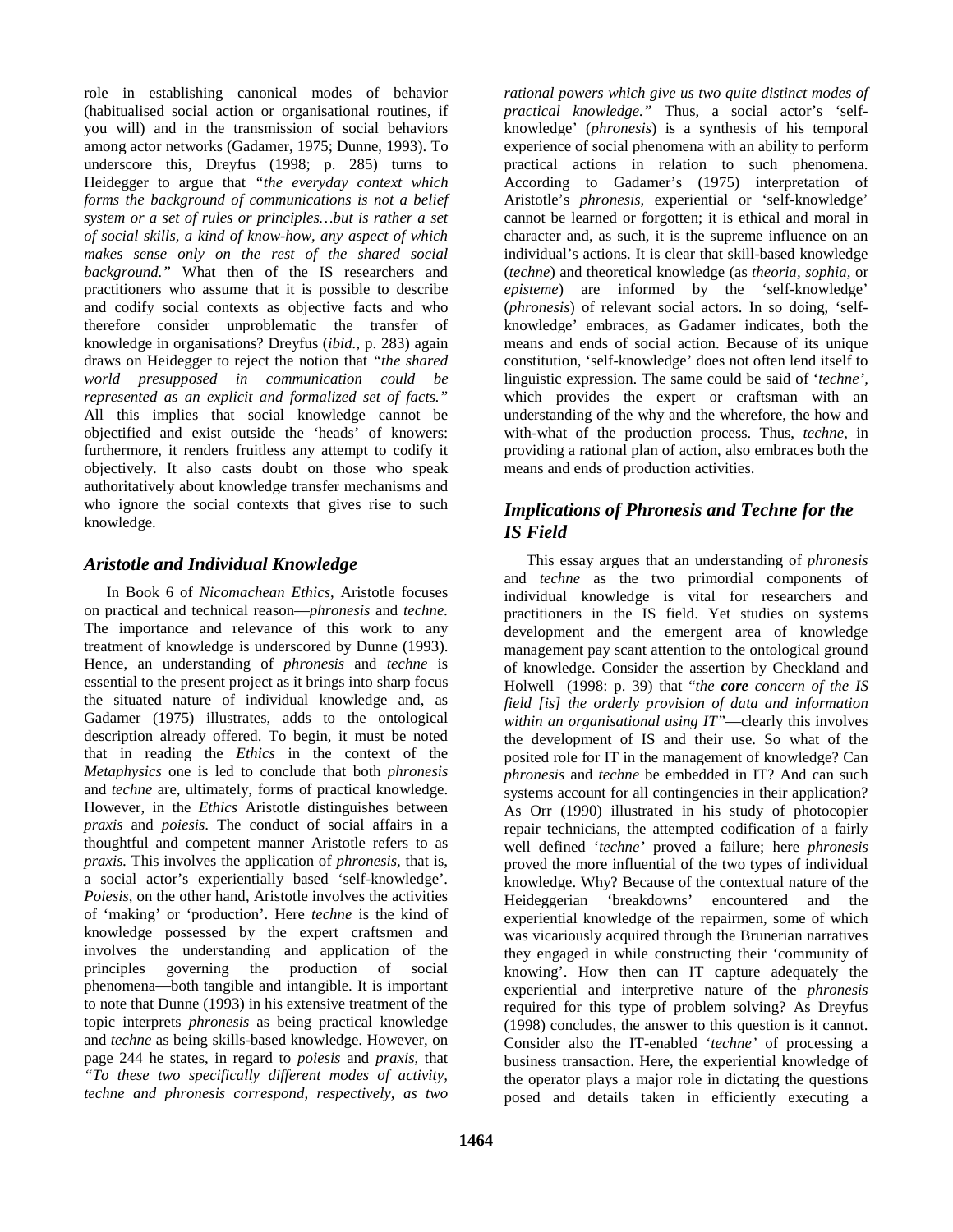transaction, irrespective of the routinized features and activities embedded in the system. Why? Because information systems are 'closed' in the sense that they cannot ever capture all aspects of a business problem domain. In different spheres of organizational activity, the data required to resolve a *'breakdown'* might be of a more comprehensive nature (e.g. a report or narrative aimed at informing task-based problem solving), while targeting a problem solving '*techne'*. In this scenario the contextdependent experiential knowledge of both the author and the recipient(s) will be of especial import and will depend on the actors' unarticulated, shared social background. If, for example, the author and recipient belong to a particular socially constructed 'community of practice' (Brown and Duguid, 1991), then each will participate in a shared tradition with similar *phronetic* and *technic* backgrounds. However, even with this shared background, Boland and Tenkasi (1995) indicate that the support available from conventional systems will be limited to well-defined user needs. Given all that has been said here it is doubtful that the futuristic 'electronic communication forums' suggested by Boland and Tenkasi will be anymore successful than their data processing predecessors in supporting knowledge transfer and management within 'communities of knowing', despite shared *phronetic* and *technic* backgrounds.

 Echoing Dunne (1993), practical knowledge (*phronesis* and *techne*) is a fruit that can grow on the fertile soil of individual experience; however, experience of the world occurs within a web of social relationships, and individual knowledge develops within the historical context of a tradition under the influence of significant others. But does all this imply for the IS field? Consider, for example, that extant perspectives on IT competencies chiefly operate from resource-based view of the firm, which is positivist in its orientation and focuses on the outcomes of the application of capabilities rather than the process by which they come into being. Resultant theories are not therefore sensitive to the type of ontological issues described herein and, accordingly, fail to capture the social and historical nature of individual knowledge in institutional contexts. On this point, future studies on the development and application of IT competencies should, we believe, take an interpretive stance and focus on how *phronesis* and *techne* are developed and applied in institutional contexts and not just on outcomes.

## **Conclusions**

This paper joins calls within the IS field for a reassessment of its position on the important topic of knowledge. True, the fundamental ideas presented herein are not new, but the manner of their presentation and argument is. In any event, given the recent feeding frenzy on the topic of knowledge and the unquestioning acceptance of the nostrums proposed by some of those championing the cause, a timely injection of commonsense is called for. To recap, this paper's main argument is that knowledge of social phenomena defies objectification and representation. Institutional knowledge does not therefore exist as an objective phenomenon outside of the heads of the knowers: but what of information? Having illustrated why knowledge cannot be represented, a question is raised as to the status of information. Following a constructivist logic, Introna (1997) points out that information is 'hermeneutic understanding' and is acquired through an interpretive process by an 'already-knowing' individual. Hence, if information too is abstract and ambiguous in its depiction, data is all that can be represented, stored, transferred and manipulated by IT. Again it must be emphasized that the primary mode of informing is the narrative: as such narratives serve to define the canonical, and help construct and maintain institutionalised patterns of behaviour; but, narratives, written or oral, consist of data, not knowledge or information—hence, the need for dialogue and dialectic. Therefore, if IT is to be utilized to give voice to organizational narratives, then it must be recognized that it will be a conduit for data only. And because gaps in comprehension will always exist, no matter how sophisticated the technology and its power of representation, IT must enable a dialectic to take place between social actors and the phenomena they wish to understand. These points are reflected in the capabilities of the latest generation of Internet/Intranet-enabled knowledge management applications (see the ServiceWare Inc.<sup>2</sup> product suite, for example). Although the vendors of such products argue that they are capturing the knowledge of customers, employees, and domain experts, the inputs to and outputs from such applications tend to be well-defined and constitute significant abstractions from the *phronesis* and *techne* of social actors (again in the form of data). Hence, considerable interpretation is required, and while knowledge base inference engines are limited in this respect, human beings are well adapted to this process, even though their interpretations of phenomena rarely concur with those of other actors, except in situations where the data in question is well delimited. That such systems are of limited value in helping social actors communicate and repair the 'breakdowns' they encounter is not at issue; they do not, however, help social actors manage knowledge in organisation.

 In conclusion, it is unfortunate that in order to help make sense of what is a complex, socially constructed world, academics and practitioners have created 'cartoon' explanations of the realities they perceive—and the concept of knowledge is here included, as data has been accorded the status of knowledge. There is nothing wrong with this, it's how ordinary people unreflectively make sense of their world, but it is not the foundation on which a science should rest.